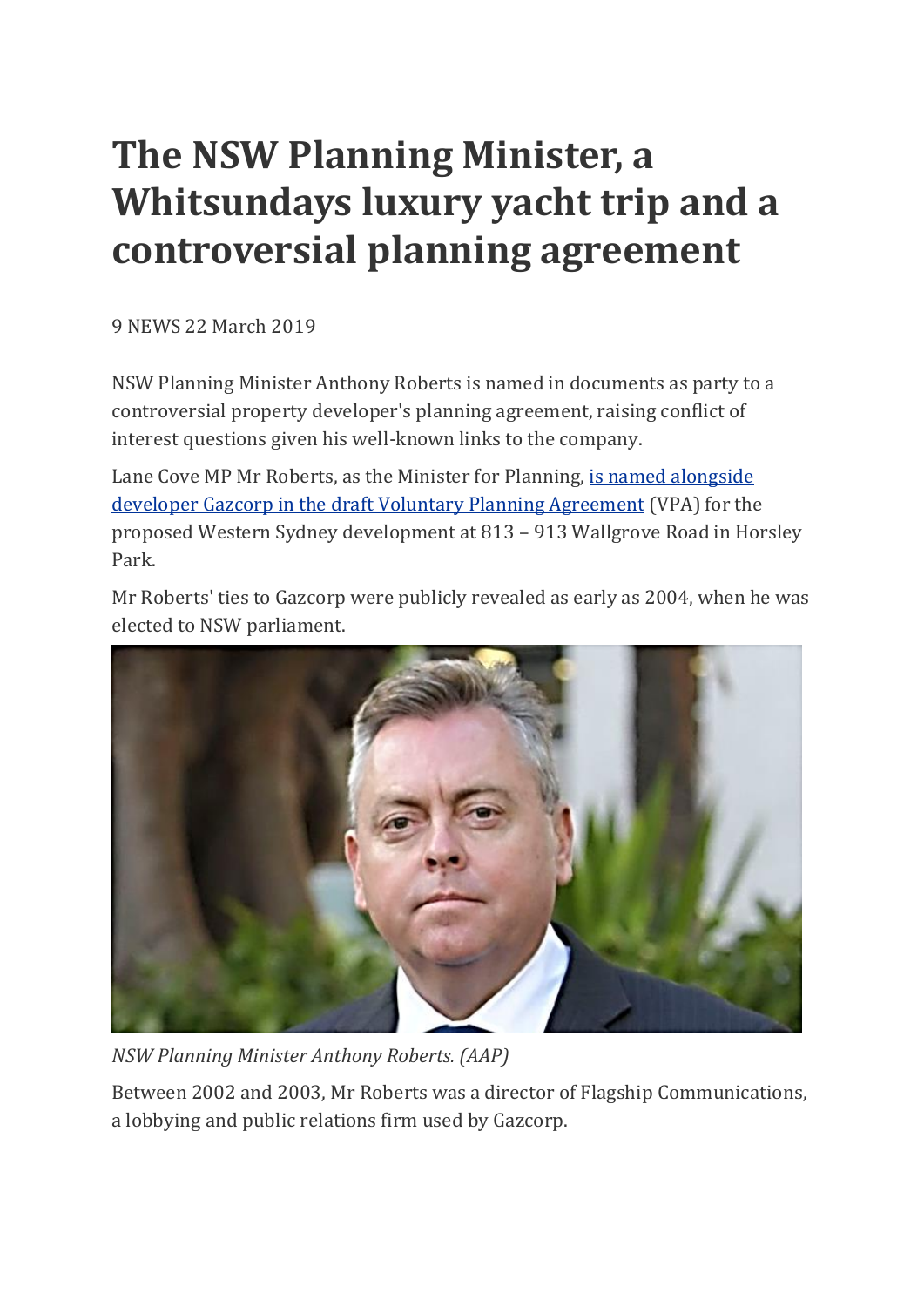Further connections between the MP and the developer were uncovered during the Independent Commission Against Corruption's (ICAC) Operation Spicer inquiry into illegal donations.

ICAC heard evidence Gazcorp paid for a luxury yachting trip in the Whitsundays in 2007, attended by then-opposition MPs Mr Roberts, Chris Hartcher and Andrew Humpherson.

The allegations were featured in an April 2014 story in The Daily [Telegraph](https://www.dailytelegraph.com.au/news/nsw/icac-more-than-400000-in-hidden-donations-funnelled-through-liberal-party-slush-fund-run-by-former-minister-chris-hartcher/news-story/8f078e5a4cba57e87ae002dba9475336) and widely reported in other media.

Mr Roberts was not called as a witness to the inquiry and no adverse finding was made against him.

The yacht was owned by the late Nabil Gazal Senior, then the director of Gazcorp.

Mr Gazal Sr and his son, Nabil Gazal Junior, were later found during the ICAC hearings to have funnelled funds through a sham company to the Liberal Party.



*Gazcorp director Nabil Gazal leaves an Independent Commision Against Corruption hearing in Sydney. (AAP Image/Dean Lewins) (AAP)*

In a statement, the Department said Mr Roberts was unaware of the VPA with Gazcorp.

"The Minister has delegated his role for approving all VPAs to the Department and the relevant Deputy Secretary," the statement said.

"This VPA relates to a development in the Western Sydney Employment area and is in line with similar developments in this area.